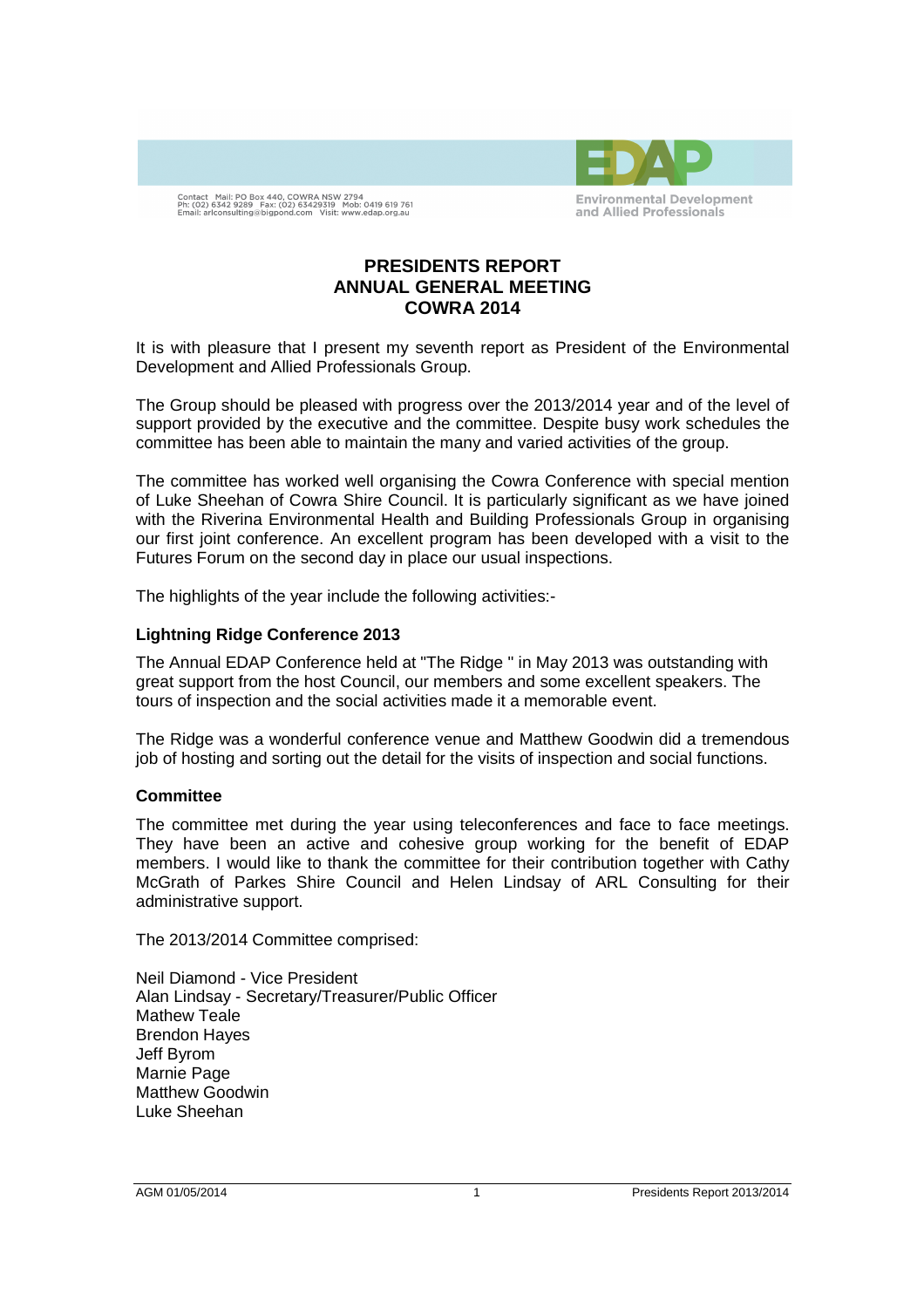



## **Training**

The training subcommittee headed by Neil Diamond continued to facilitate training. Special mention is made or our Secretary /Treasurer Alan Lindsay for his tireless work in coordination of the training and keeping members informed. The following courses were conducted or planned during the year.

- Planning for Non Planners Molong
- New DCP Workshop Black Sheep Inn
- Health Issues Workshop Orange
- Planning for Non Planners Parkes (12 June 2014)

### **Web site**

The EDAP web site www.edap.org.au has been further updated and is being frequently used by members in accessing training and conference information. The site has proven to be a great benefit to the group in centralising information on activities such as training and reduced printing and postage costs for conference program registrations and newsletters. The committee is always keen to improve the site and feedback is always welcome.

### **Membership**

Membership continues to be strong with in excess of 465 listed members. Maintaining up to date membership details requires a committed effort. Jeff Byrom and the staff at Bathurst Regional Council have assisted in maintaining accurate membership records.

## **Newsletter**

Newsletters were issued during the year and the committee feels that the this is a great way of keeping the group up to date with activities and providing information on industry linked matters.

## **Partnerships**

The EDAP group has developed and maintained good partnerships with related organisations such as AIBS, DEPA, NSW Health, NSW Food Authority and the Riverina Group. EDAP supported the inaugural Food Authority State Conference in Sydney. I commend the Riverina Group in joining with EDAP for the Cowra Conference and look forward to combining with them for a conference in their area.

One disappointing aspect of this year has been the closure of the AIBS NSW Office and loss of the Executive Officer Position and some extremely capable staff. I feel that this was poorly managed and that overall it will be to the detriment of NSW AIBS members.